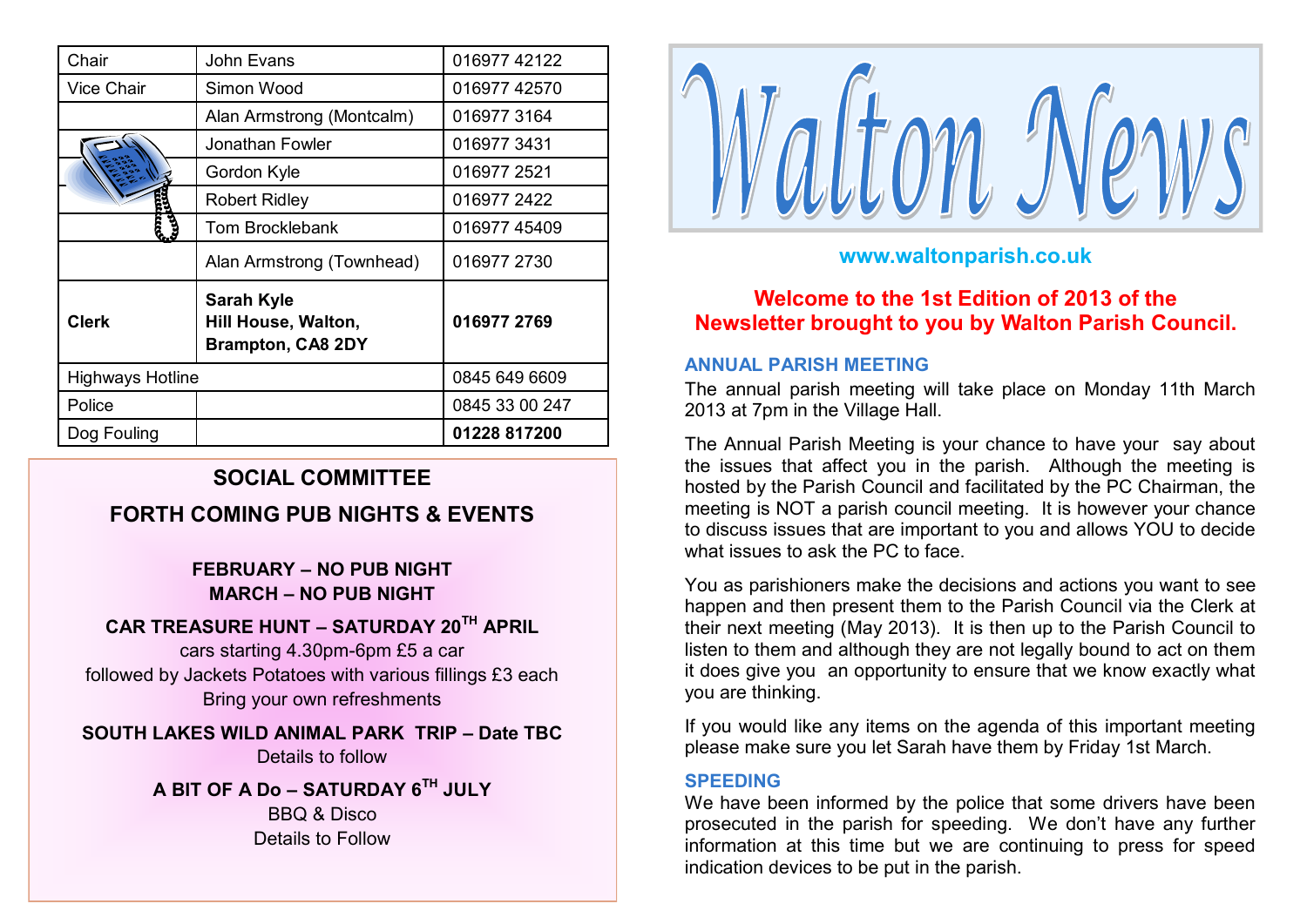## **CUMBRIA IN BLOOM**

At the January meeting of the Parish Council we



were fortunate to hear a presentation by Brian Hill of Cumbria in Bloom. Residents who live in the Village are now being given the opportunity to decide whether they want to think about entering Cumbria in Bloom either this year or next year. The competition does rely heavily on the appearance of private front gardens but the Parish Council would like to promote the Village Greens and Lime Trees primarily, with an emphasis on permanent landscaping as opposed to introducing flower tubs etc. Are you interested? If we can gather two or three volunteers then Brian will return to chat in depth to you. Please contact Jonathan who can make the necessary arrangements. Either email Jonathan@waltonparish.co.uk or telephone him on 3431.

#### **RECYCLING BINS**

Thank you to everyone who has made the effort to take their recycling to the Village Hall. Your efforts have raised £200 this year for the Parish Council. We would like to point out that if the bins are full when you arrive at them please telephone 01228 817200 and the team will arrange for them to be emptied promptly.

#### **CHILDRENS SUMMER ACTIVITY SCHEME**

The Parish Council are currently considering whether to enrol in the



Summer Activity Scheme run by Carlisle and District Sport and Physical Activity Alliance Foundation. The scheme provides supervised activity days at very low cost for children aged 5—12. The Council need to try and

source some funding for the days and if we are successful we will hopefully be able to provide either one, two or three days in the Village Hall during the summer holidays. If you are interested in your children attending such days then please keep checking regularly for booking details on the noticeboards and website. In the event of the days going ahead then priority will be given to children who live in Walton parish before being opened up to fill capacity to neighbouring children.

## **DONATIONS FROM THE PARISH COUNCIL**

The Parish Council are approached regularly for donations. These can be from groups within the Parish such as St. Mary's Church (for the churchyard) or the Village Hall. We also regularly get donation requests from other non-parish based groups such as Brampton Red Squirrel Group and the Great North Air Ambulance.

The decision on whether to make a donation to these groups rests with the Parish Councillors and they take into account the group, the project, the amount of money requested and the amount of money the Parish Council has. In order to try and ensure a fair and consistent approach we have decided to introduce a standard application form. The form is quick and simple to complete and will help ensure that Councillors have the full information necessary to make an informed decision about the support we give.

If you are a community organisation and are thinking about applying to the Council for funds then you can get a copy of the form from our website (www.waltonparish.co.uk) or from the Clerk.

### **BROADBAND**

The contract between Cumbria County Council and BT Global Service was signed at the end of November 2012, which plans to deliver superfast broadband (30Mbps) to 93% of Cumbria, with the remaining 7% receiving a minimum speed of 2Mbps. Details of the contract are still unknown, and some final State Aid approval is awaited, but details should not be too far away. The roll out phase then takes place, but information of which places will receive the upgrade, and when, are still under wraps. Watch this space!

#### **TRANSPORT**

My name is Russell Maddams, I work for Cumbria County Council in the Integrated Transport Team as a Locality Transport Officer covering the Eden and Carlisle Districts. I have recently been appointed to deal with issues raised by people having problems accessing local services.

So if you don't drive and can't access transport to local services, please feel free to contact me by email Russell.maddams@cumbria.gov.uk or by phone 07780227881 and I will see if I can help.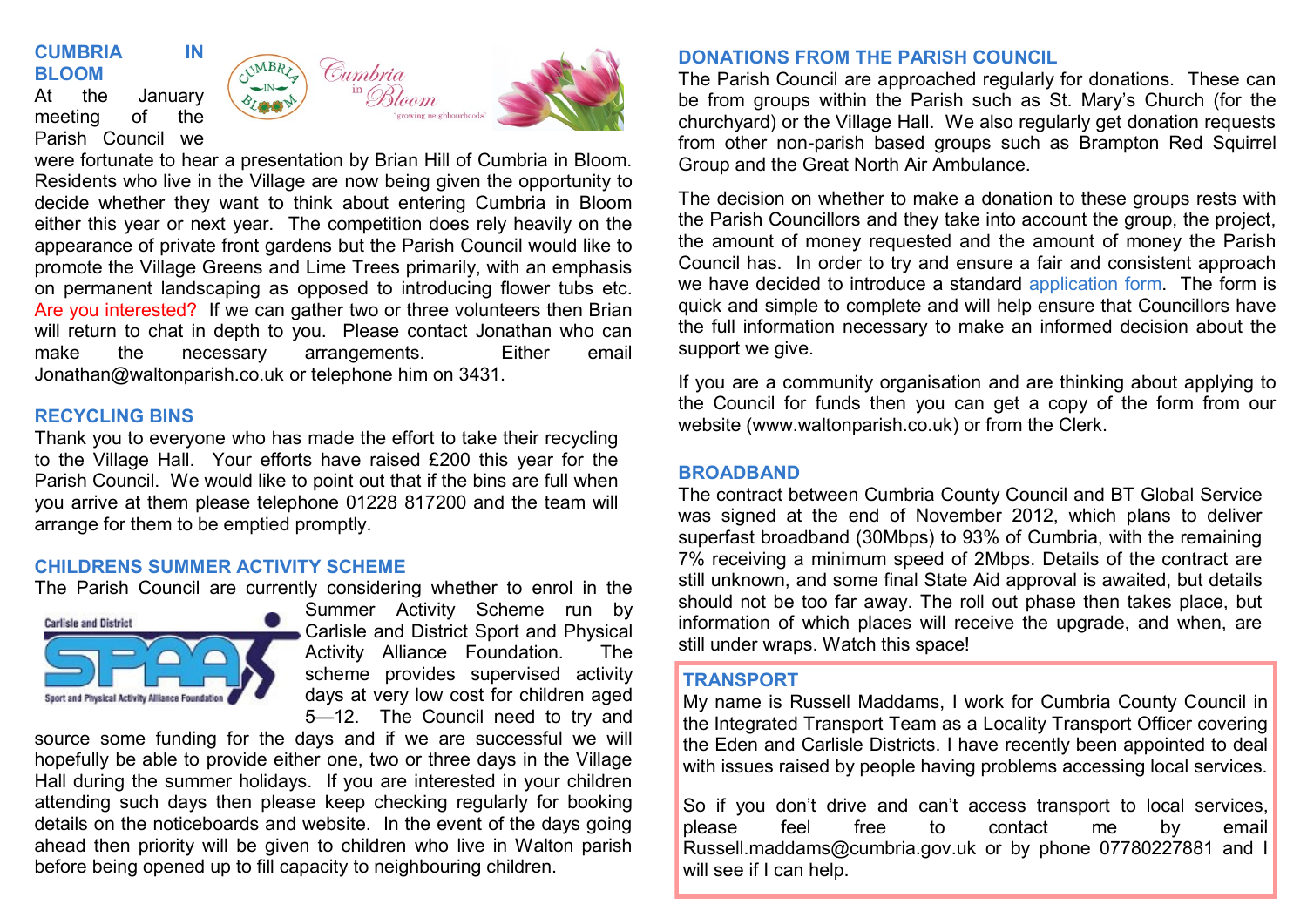#### **COMMUNITY LED PLAN**

An open meeting was held on Saturday 26th January following the distribution door-to-door of a survey showing our potential action plan for the next three to five years. Although the turnout at the meeting was low we did get some interesting comments returned on the survey sheets.

We will now collate all of the answers from both the questionnaires and produce the final report. Hopefully the updated census data will be available for us to include before we are ready to print. Once it is written we will ask the Parish Council to adopt it and start working towards it's goals. We will need to decide how many copies of the full report to print. There will be a master copy available to read in the Village Hall and it will also be available to download from the website. In order to decide how many to print we would like to know if you would like your own printed copy. You can pre-order one by getting in touch with the Clerk before 24 March 2013.



### **CLERKS AND COUNCILLORS SURGERIES**

Don't forget we are now running Councillors and Clerk's surgeries for those times you have a matter you wish to discuss with a councillor or the clerk but don't want to do this either over the phone or at a public meeting. We are running a councillors surgery for 30 minutes prior to each Parish Council meeting where you can meet one-onone with a councillor in private. Please feel free to come along at 7pm to talk to a councillor. Also don't forget the Clerk will be available to speak to you in private in the Village Hall between 10am and 11am on:

### Wednesday 27th February Wednesday 24th April Wednesday 26th June

As we said the last time please be aware that circumstances do sometimes change (e.g. holidays/children being ill) so this may not always be possible. The new arrangements will be for a trial period so please give us feedback on whether this is working.

#### **PRECEPT**

At the January meeting the Parish Council decided to increase the annual precept by 1.5% to  $£4952$ . This equates to an increase of £73 over the whole parish and with more than 120 properties you will see this is well under £1 per house increase. Although we still have relatively high reserves we are running at a loss each year and we feel a small increase to keep up with rising costs is essential to ensure we don't need a large increase in future years.

You are welcome at all PC Meetings. They are scheduled to take place at 7.30pm in the Village Hall: **Monday 11th March 2013 (7pm start for Annual Parish Meeting) Monday 13th May 2013 Monday 8th July 2013 Monday 9th September 2013 Monday 11th November 2013** All meetings are subject to change so please check the website and noticeboard regularly. The official notice is placed 3 working days

before the meeting on the notice board to confirm the date. Additional meetings are called when necessary for urgent matters.